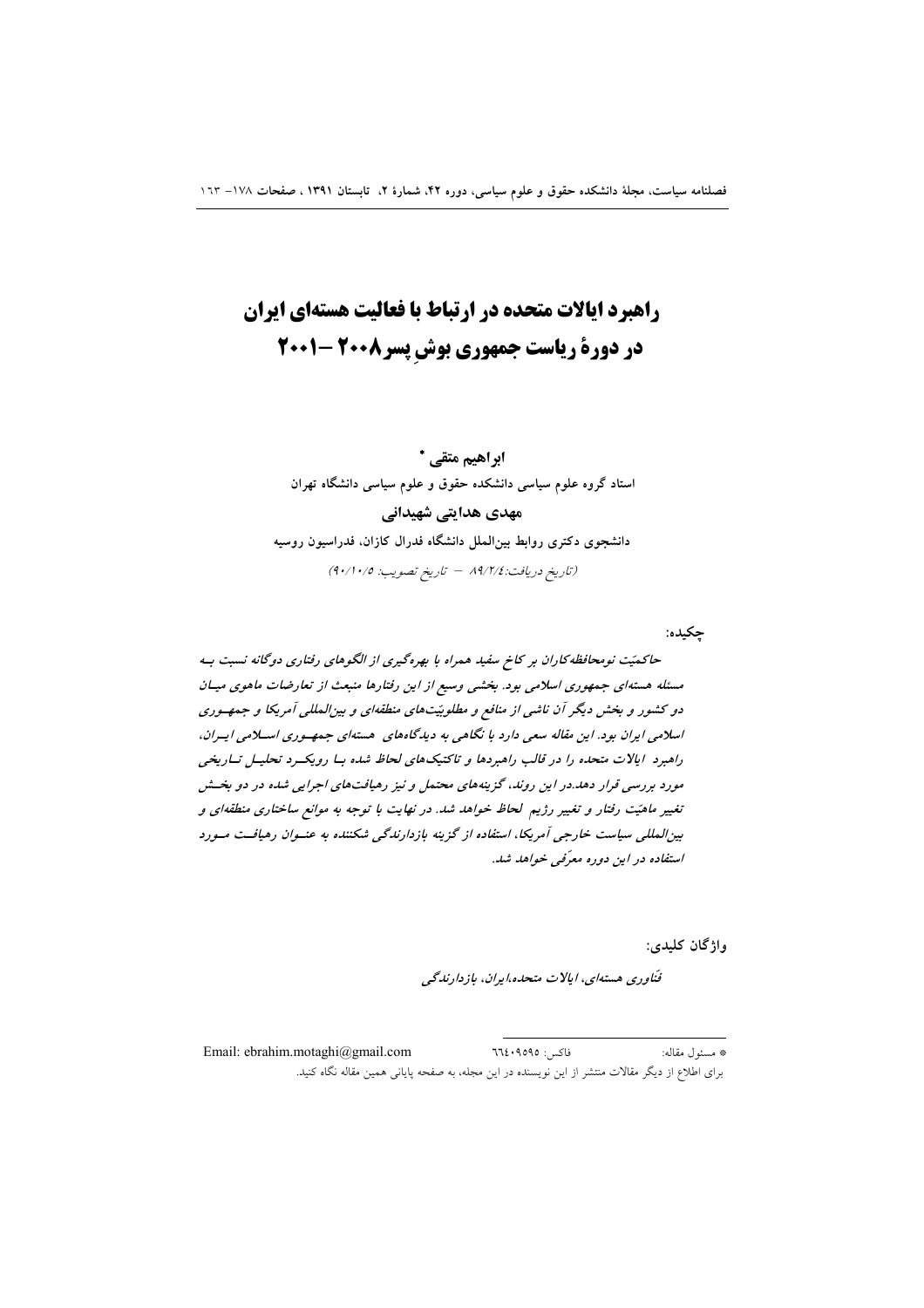#### مقدمه

در دوره ۸ ساله حاکمیت نومحافظهکاران بر کاخ سفید، تـلاش شـد تـا تعریفـی جدیــد از سیاست *بازدارندگی (*Deterrence) ارائه شود. در واقع آنان سعی کردند اینگونه القـاء کننــد کــه برخی از کشورها، ضمن دارا بودن سلاحهای کشتارجمعی و بهواسطه حمایت از گروههای تروریستی، قابلیت بالایی در جهت تهدید و ارعاب سایرین دارند. در ایــن میــان، ایــران نیــز از اهمیّتی فزاینده برای آنان برخوردار بود. کشورهای آمریکا و اتحادیه اروپا توانستند بـه نتـایج و مطلوبیتهایی موثر در مورد متقاعدسازی ایران به انجام همکاریهای بین المللی دست یابنـد. با توجه به این موفقیّت واضح است که نهادهـای بـینالمللـی مـی تواننـد بازدارنـدگی لازم را بهوجود آورند. از سوی دیگر الگوی رفتار قانونمند که مبتنی بر جلوههایی از همکاری ســازمان یافته ایران با کشورهای شورای حکام در آژانس بین المللـی انــرژی اتمــی بــود؛ در ایــن دوره شكل گرفت.

این رفتار نشانههایی از شفاف سازی و اعتمادسازی ایران را به نمایش می گذارد. روند یـاد شده همواره با نشانههایی از گسترش محدودیتها و فشارهای بینالمللـی همـراه بـوده اسـت. مفهوم چنین اقداماتی آن است که آژانس بینالمللی انرژی اتمـی بـه عنـوان بــازیگر اصــلی در حوزه امنیت بین|لملل محسوب نمی شود؛ بلکه بازیگران قدرتمند از چنین ابزارهایی در جهـت تحقَّق اهداف امنیتی و استراتژیک خود بهره می گیرند. در این مقالـه بحـث مـی شـود کـه دوره حاکمیت نومحافظهکاران در ایالات متحـده، دوره شـاخص بـرای کـشور ایـران و بـه ویـژه در خصوص مسئله هستهای بود. در این دوره ایجـاب و احتمـال اسـتفاده از گزینـههـای مختلـف مواجه از سوی آمریکا بـا جمهـوری اسـلامی ایـران، موجـب بـرانگیختن تفاسـیر متعـدد نــزد کارشناسان و مسئولان ارشد شده بود. تفاوت در گزینههای مطرح شده، نشان میداد که مسئله هستهای ایران، بیش از آنکه دارای ماهیت حقوقی و فنّی شود؛ بُعد سیاسی غالبتر یافته اسـت. امضای پروتکل الحاقی از سوی ایران، صدور چندین قطعنامه علیـه ایـران در شـورای امنیـت، انتشار گزارش نهادهای اطلاعاتی آمریکا در خصوص موضوع هستهای ایـران و نیـز انتـشار ٤ گزارش از سوی البرادعی در سال ۸٦ و در نهایت آغاز و پایان حمـل محمولـههـای سـوخت نیروگاه اتمی بوشهر و به بن بست کشیده شدن مذاکرات با اروپاییـان در همـان سـال از جملـه تحولات پیش آمده در دوره ریاست جمهوری بوش بود.

چنانچه این امکان وجود داشت که مذاکرات میـان قــدرت هــای مهــم جهـانی و ایــران در خصوص موضوع برنامه هستهای به سازش و توافقی با این کشور بینجامد؛ امّا تیم امنیتی بـوش این احتمال را میدادند که این مذاکرات با شکست روبرو شود. بنابراین، آنان گزینههایی دیگـر را نیز مد نظر داشتند که از جمله آنها، تحریمهای اقتصادی فزاینده، تلاش هـای فـراوان بـرای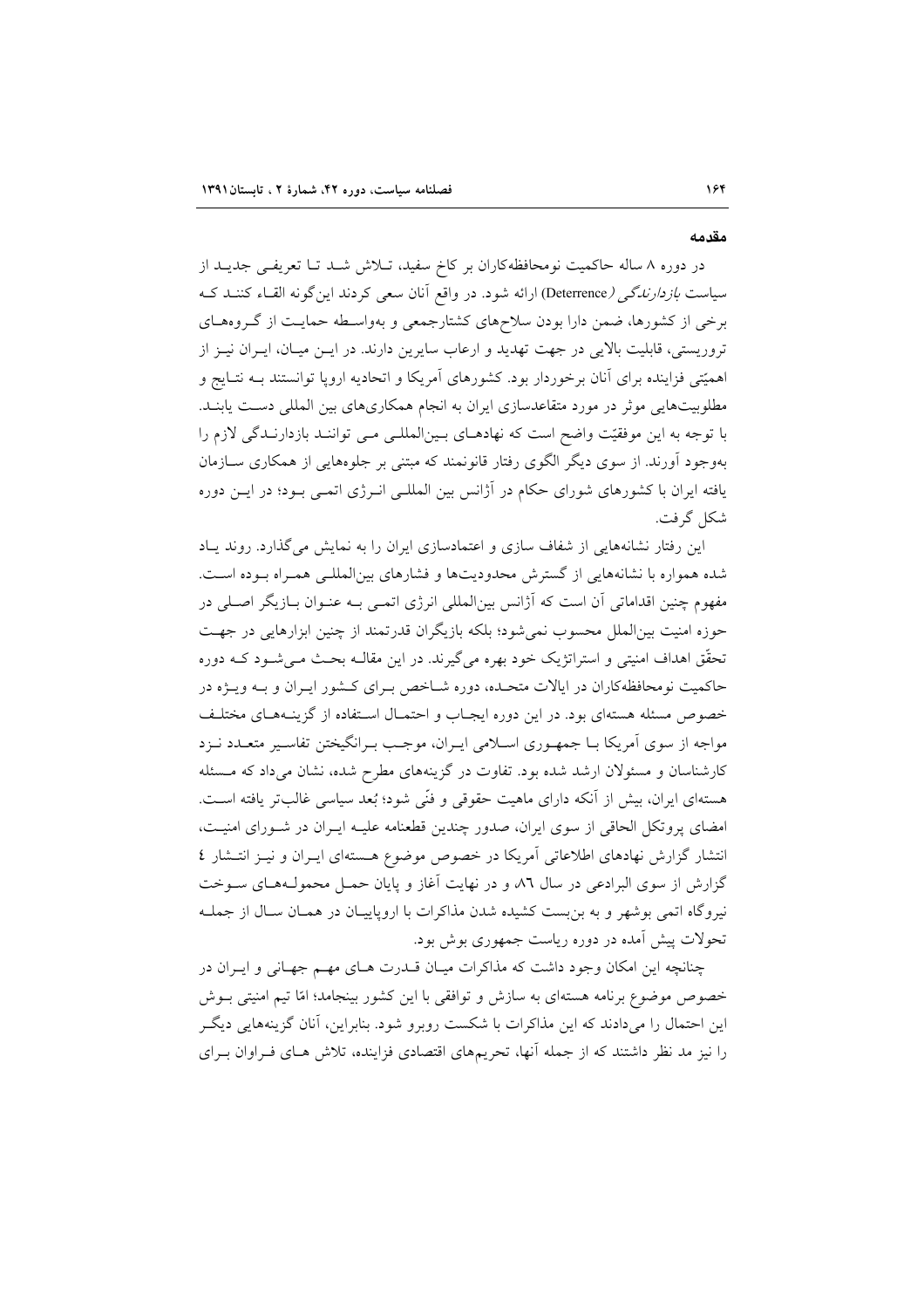تغییر رژیم در ایران، حملات هوایی پیشدستانه بر تأسیسات هستهای ایــران، تکیــه بــر قــدرت بازدارندگی هستهای خویش و پذیرفتن ایران به عنوان عضوی از باشگاه هستهای را می توان نام برد (کارپنتر، ۱۳۸۷: ۲۳۳–۲۵۹).

۱– راهبرد هستهای جمهوری اسلامی ایران

توجــه و تأكيــد بــيش از انــدازه كــشورهاي مختلــف جهــان بــر دســتيابي بــه انــرژي صلحآمیزهستهای و ممانعت جدّی کشورهای قدرتمند جهان برای جلـوگیری از دسـتیابی ایــن کشورها به این فناوری، نشان دهندهٔ اهمیت انرژی هستهای و همچنین اعتباری است کـه بـرای کشورهای جهان داشته است. قدرت های برتر تمایلی ندارند که بـه سـادگی اسـتیلای جهـانی خود را تحت|لشعاع تحولات كشورهايي ببينند كه ضمن تقابل هويتي و ايدئولوژيک، از قابليتي برخوردارند که هم مقابله با آن مشکل است و هم بازدارندگی به همـراه دارد-2 :Allison, 2010 (3. مايكل كلر/Michael Klare در مقالة «دكترين كشور ياغي» بيان مي دارد:

«کشورهای غربی و به خصوص آمریکا، بـار دیگـر بـا کـشورهای تنـدروی یـاغی روبـرو شدهاند. هشدارها و تبلیغاتی که در مورد ایران به عنوان کشوری که دارای پتانسیل لازم بـرای دستیابی به قدرت هستهای است را می توان به عنوان مشغله فکری راهبردستهایی دانست ک در مقابله با کشورها تندرو و رادیکال بسیج شدهاند. کشورهایی که تهدید کننـده اصـلی امنیـت آمریکا و سایر کشورهای غربی جلوه داده میشوند. در بین ایــن کـشورها مــیتـوان بــه ایــران، عراق، سوریه و … اشاره کرد. آنان نماد دشمن در کشورهای غربی و آمریکا قلمداد مـیشـوند» (مايكل كلر، ١٣٨٠: ٣٥٣).

با توجه به طراحی چنین الگوهای رفتـاری تعـارض گرایانــه از ســوی غــرب در مواجــه بــا جمهوری اسلامی، رهبران ایران تلاش کردند تا در هدفگزاریهـای دیپلماتیـک خـود حـول موضوع هستهای همواره سه موضوع را مد نظر داشته باشند:

۱.رفع تهدید آنی ارجاع پرونده به شورای امنیت؛ ۲. حفظ دستاوردهای مربوط بـه تـوان هستهای؛ ۳. فراهم کردن بسترهایی برای ادامـه فعالیـتهـای هـستهای؛ بـه گونـهای کـه رونـد غني سازي اورانيوم تحت فشار تحريمهاي گسترده از سوي غرب قرار نگيرد.

در راستای اجرایی کردن اهداف مد نظر، چندین تاکتیک در دستور کار شورای عالی امنیت ملي جمهوري اسلامي قرار گرفت كه متولِّي رسيدگي به پرونده هستهاي بــود: **الف**. جلــوگيري از درک نادرست بین|لمللی بوسیله بکارگیری دیپلماسی فعّال و برطـرف کـردن نگرانـی هــا از طريق طراحي روندي سازماني؛ ب. عاديسازي روابط بــا اَژانــس بــينالمللــي اتمــي. (بعــد از نخستین سفر البرادعی به ایران موضوع هستهای به عنوان موضوع ویژه در دستور کـار آژانـس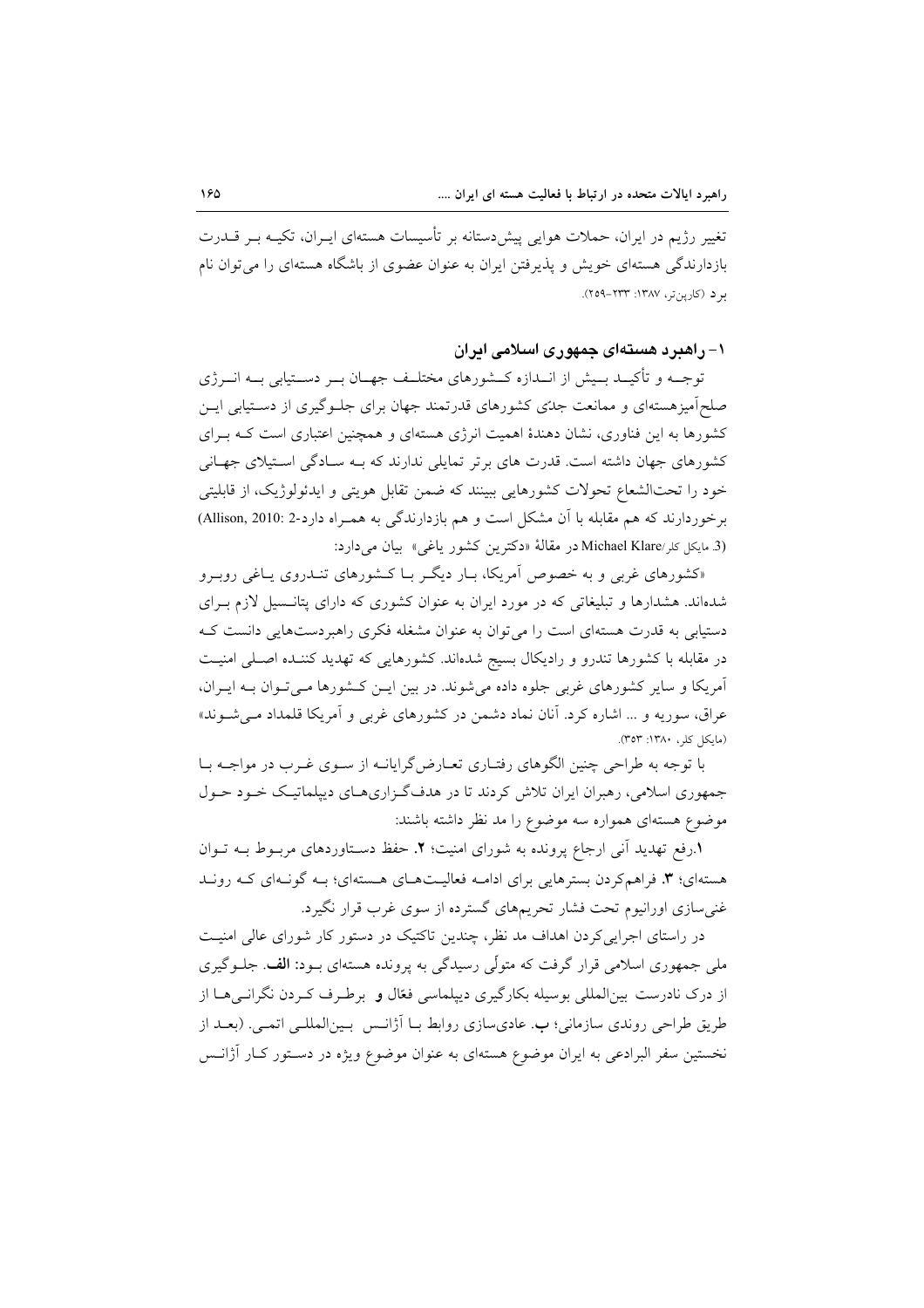گنجانده شده بود. سپس تلاش شد این روابط دو سویه عادی شود؛ ج. سپردن تصدکی مدیریتی پرونده هستهای به نهادی واجد شرایط و تشکیل مدیریتی واحد که توانایی قابلیّت همـاهنگی همه فعالیتها در داخل و دیپلماسی در خارج را داشته باشد. ایران سعی کرد مذاکرات خود را با آژانس ادامه دهد و این کار را از طریق ارسال مــدارک و رفــع ابهامــات، اجــازه بازرســی بــه کارشناسان آژانس و تلاش برای حل مشکل از طریق روندی سیاسبی آغـاز کـرد. جلــوهـایی آشکار از این سیاست را در روند مذاکره با سه کشور اروپایی و یا مذاکره با گروه ۱+۵ می توان مشاهده کرد. این گونه اقدامات ایران، در نمایی کلّی می تواند خط بطلانی بر نظراتی باشـد کـه معتقدند این کشور چندان علاقه ای به مشارکت سازنده در جامعه جهانی نداشته و در مجمـوع خواهان مقابله با جهان خارج و نه تعامل با آن بوده است.

ایران تلاش کرد فرآیند منتهی به تعادل و اعتمادسـازی در سـطح منطقـهای و بـینالمللـی ایجاد شود. به همین دلیل عضویت در آژانس بین المللـی انـرژی اتمـی را پــذیرفت. از ســوی دیگر، پروتکل الحاقی را قبول کرد که بعد از جنگ دوم خلیج فارس ســازماندهی شــده اســت. این امر نشان میدهد که ایران هیچگونه تمایلی برای تغییر در موازنـه قــدرت منطقــهای نــدارد. رویکرد ایران در سیاست بین|لملل مبتنی بر جلوههایی از تعادل منطقهای، همگرایی بین|لمللـی و ثبات استراتژیک است. چنین رویکردی از سوی کشورهای غربی مورد پذیرش قـرار نگرفتـه است.

۲– رهیافت های غرب محور درباره فعالیت هسته ای ایران

دیدگاه غالب در میان کارشناسان غربی حول فعالیتهای هستهای ایـران همـواره دارای ماهیتی امنیت محور بوده است. از منظر آنان ژئوپلیتیک متنوع تهدید بـرای ایـران، تمـسک بـه سلاح هستهای در راستای حفظ بقا و کاهش تهدیدات ضروری می نماید. بطور مثـال، پاتریـک كلاسون (Patrick Clawson) در مقالهاي اشاره مي كند:

"هنگامی که ایران در معرض تهدیدات متنوع ناشبی از حـضور ایـالات متحـده در محـیط امنیتی خویش است و از سویی دیگر، خطر وجود کلاهکهـای هـستهای اسـرائیل نیـز امنیـت وجودی این کشور را تهدید میکند؛ تلاش بـرای اسـتفاده از سـلاح هـستهای امـری قطعـی و مفروض براي اين كشور تلُّقي مي شود" (Clawson, 2005: 5). تحليل گران غرب ضمن انعكــاس ماهیت تهدیدهای پیش روی ایران سعی داشتند این گونه القـا کننـد کـه مواجـه بـا ایــن گونــه تهدیدات مستلزم بهرهگیری از سـلاحهـای هـستهای و تـسلیحات کـشتارجمعی اسـت. *یافـه* (Judith S. Yaphe) و *لوتس (Charles D. lutes*) در مقالهای بر این نکته تاکید دارند که: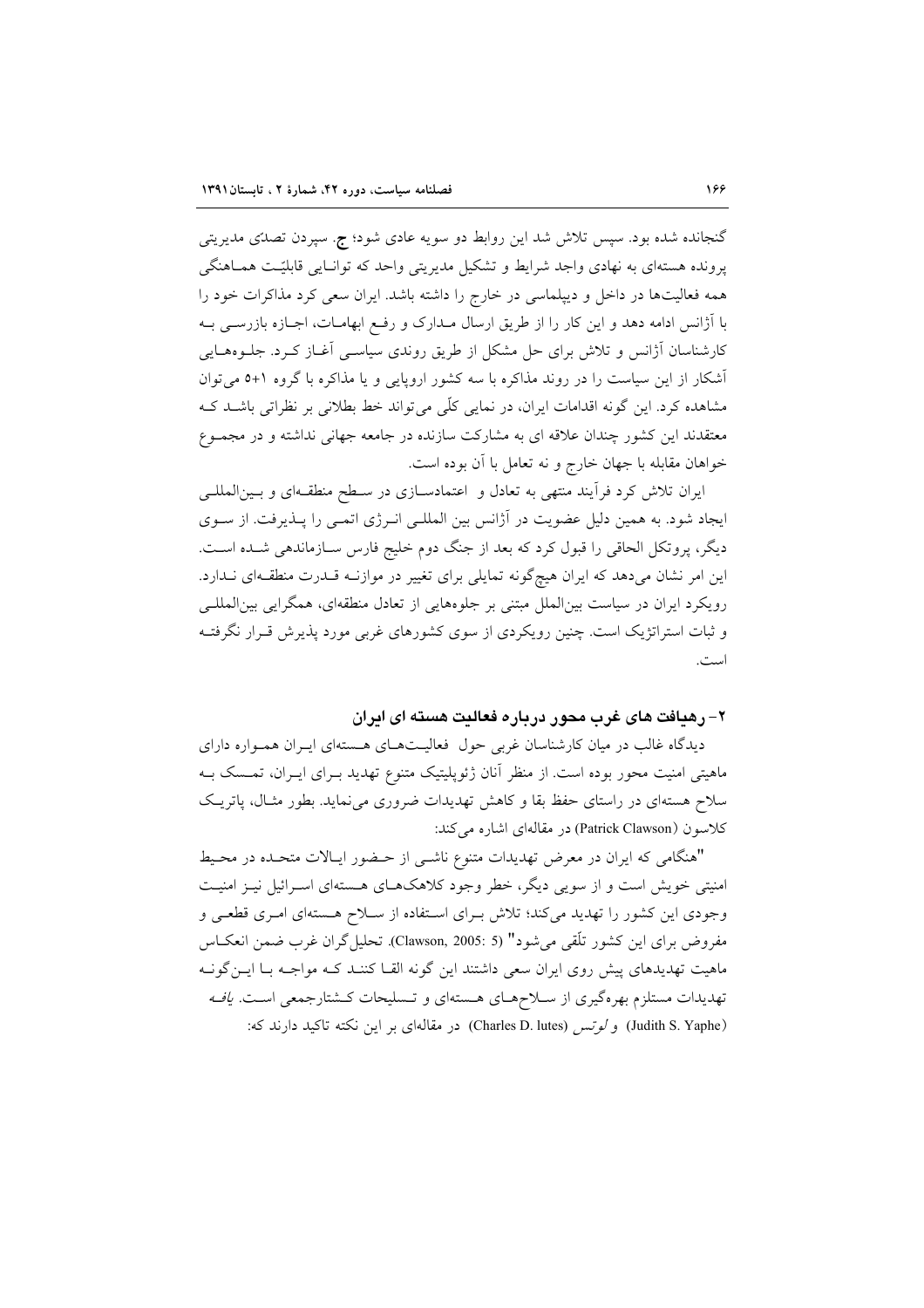"ایران تصمیم قطعی به داشتن سلاح هستهای دارد... که مهمترین دلایل آن بـه شــرح زیــر است: رویکرد خصمانه آمریکا نسبت به جمهوری اسلامی ایران؛ تهدید بقـای ایـران؛ احـساس انزوای بینالمللی ایران؛ موقعیت برتر ژئوپلیتیک ایران در منطقه؛ تهدیدات عـراق علیــه ایــران؛ حمایت گسترده از هستهای شدن در داخل کشور ایران" (Yaphe & Lutes , 2005: 13).

با بررسی موارد بالا میتوان اینگونه جمع بندی کرد که تفکّرات و رویکردهـای رئالیـستی و نورئالیستی بر رهبران آمریکایی و اروپایی غلبه یافته است. چون از این منظر تلاش ایران بـرای دستیابی به سلاح هستهای چنـدان جـای بحـث نـدارد و بـه راحتـی مـی تـوان بازخوردهـای مخاطرهآمیز آن را پذیرفت.

یکی دیگر از افراد مطرح در این زمینه کنت پـولاک/ (Kenneth M. Pollack) اسـت. وی دو عامل تمایل ایران به داشتن سلاح اتمی را:

١. افزايش بازدارندگي به خصوص در برابر ايالات متحده؛

افزایش پرستیژ بین المللی و تبدیل شدن به قدرتی منطقهای می دانـد. ایـران تنهـا راه  $\cdot$   $\cdot$ رسیدن به این هدف را عضویت در باشگاه اتمی میداند. "ایران معتقـد اسـت دسترسـی بـه سلاح اتمی، آنان را در برابر آمریکا، اسرائیل، پاکستان و سایر قدرت هـای اتمـی منطقـه ایمـن می کند و قدرت تلافی را از کشورهای مخالف میگیرد. در نتیجه دسترسـی ایـران بـه سـلاح اتمی باعث می شود سیاست خارجی این کشور به سـمت دیپلماسـی تهـاجمی متمایـل شـود" .(Pollack, 2010:3; Pollack, 2005:4-8)

# ۳– اهداف و الگوهای رفتاری ایالات متحده دربارهٔ پرونده هستهای ایران[۲۰۰۸–۲۰۰۱]

آمریکا با فعالیتهای هستهای ایـران از همـان ابتـدا، مخالفـت کـرده و در بـسیاری مـوارد فشارها را علیه ایران تشدید کردهاست. چنانچه دچار فهمی ساده از نوع اختلاف ایران و آمریکا در مورد موضوع هستهای نشویم؛ می توانیم بگوییم که " قطع روابط میان دو کشور به مدت ۳۰ سال و عدم وجود روابط میان آنها، موجبات گسترش موجی از بے اعتمـادی را میـان دوطـرف ایجاد کرده است"(Katzman,2006: 6). از منظـر جمهـوری اسـلامی اقــدامات برتـریجویانــه و تعارض گرایانه ایالات متحده کرد مصادیق بارز این بی اعتمادی ها است.

"ایالات متحده مخالفت خود را با هر نوع کمک هستهای [نیز] به ایـران اعـلام کـرد؛ زیـرا نگران آن بود که این فناوری، نه برای مقاصد غیرنظامی، بلکه برای اهداف نظامی مورد استفاده قرار گیرد. برعکس، هم روسیه و هم چین آماده هستند با ایران معامله کنند که با مخالفتهای ایالات متحده روبرو شدهاند. اختلاف دربارهٔ همکاری هستهای با ایران، روابط روسیه با آمریکا را نیز تیره کرده و مشکل تعیین مقاصد هستهای را برجستهتر کرد" (هاولت، ۱۳۸۳: ۹۳۵-۹۸۹).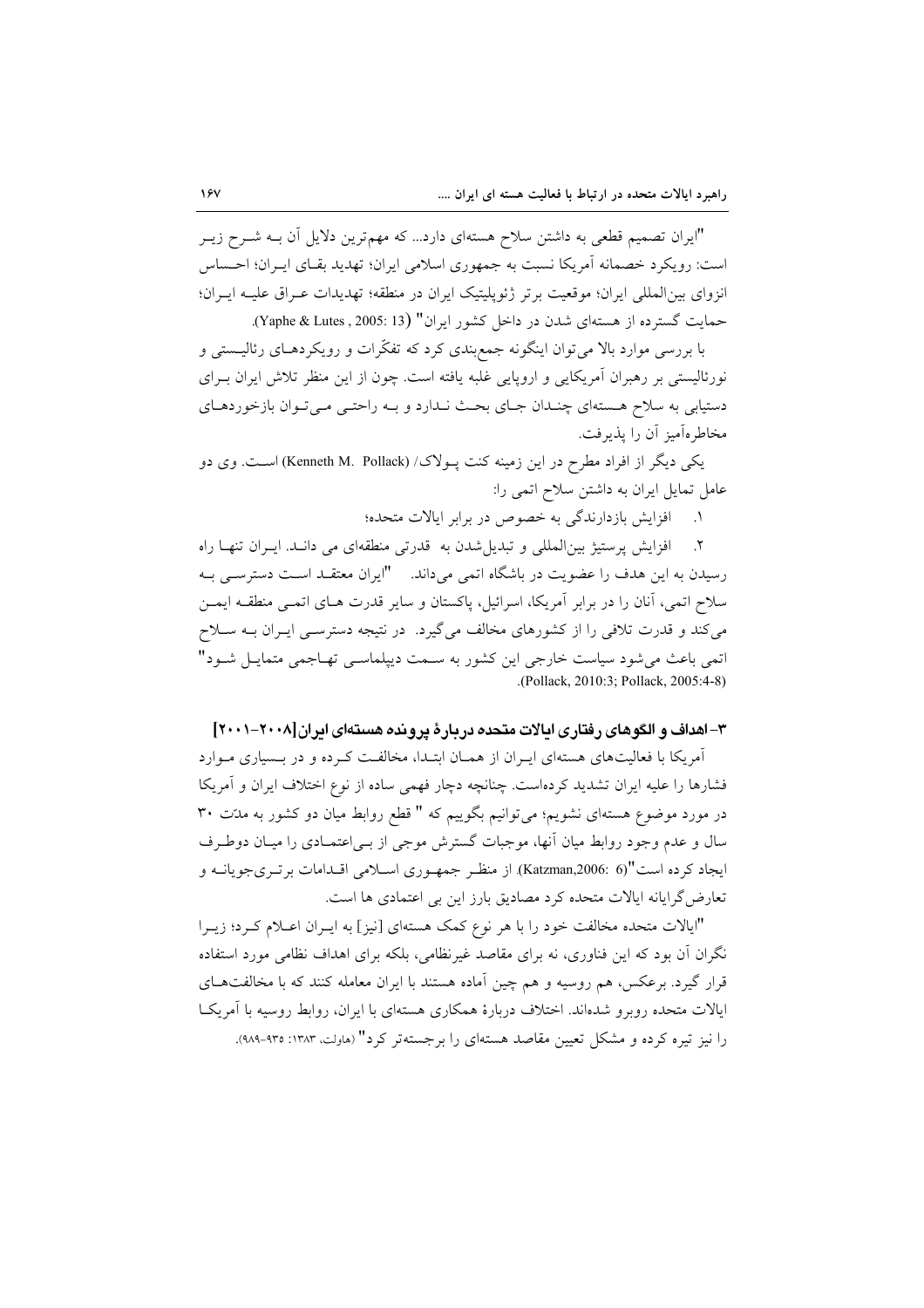هنگامی که تعارض هنجاری و سیاسی میان کشورها افزایش می پابد؛ عرصه برای رویارویی و منازعه به حداکثر خود می رسد. آنچه را که بسترهای تعارض محسوب می شـود،می تـوان در ارتباط با ادراک رهبران سیاسی کشورها مورد ملاحظه قرار داد. در این ارتبـاط، داگـلاس فیـث (Douglas Feith) در ادامه یروژه قرن ۲۱ (که محافظهکاران از اواسط دهه ۹۰ در آمریک) نسبت به سایر حوزههای بین|لمللی آغاز کرده بودند) معتقد است: "کشورها و گروههـای اسـلامگـرا اصلي ترين منبع تهديد محسوب مي شوند. ما بايد با آنان در تمامي جبهههـا مقابلـه كنـيم. آنـان منشأ تروریسم و مقابله با تنظیم بینالمللی هستند. به ایــن ترتیـب، لازم اســت تــا در گــام اوّل، قالبِهای ادراکی، تحلیلے و گفتمـانی آنـان را بـی|عتبـار سـازیم. بعـد از آن منـابع تروریــسم بینالمللی را نابود کنیم. در نهایت این کـه بـا کـشورهایی کـه از تروریـسم حمایـت بـهعمـل می آورند؛ مقابله کنیم. پایگاه تروریستها باید نابود شود، امکانات آنان مصادره شود و کسانی که بستر لازم را برای ارتقاء قدرت این گروهها و نیز افزایش سلاحهای کشتارجمعی شان فراهم مي آورند، به مجازات برسند"(Feith, 2003: 3-4).

بخش هایی قابل توجه از رویکردهای امریکا در دوره نومحافظهکاران نسبت بـه ایـران همسو با نگرش آنان به جهان اسلام بود. اما بطور کلی الگوهای رفتاری ایالات متحده را حول دو موضوع اصلی که هر کدام دارای چند زیر شاخه هستند، قابل بررسی است. این دو موضوع کلی عبارتند از: الف. راهبرد تغییر ماهیت رفتار خارجی ایران؛ ب. راهبرد تغییر رژیم در ایران.

#### الف–راهبرد تغيير رفتار خارجي ايران

آنچه در این راهبرد مد نظر قرار میگیرد به انزوا کشاندن دشمن و کاستن از توان مقـاومتی و ظرفیتهای راهبردی در بازهء زمانی با شدّت دامنه کو تاه است. این گزینه خود پیش درآمدی است بر بکارگیری راهبرد ثانویه که همان تغییر رژیم است.آمریکا با پیگیری این سیاست بــستر را برای تحقق دو هدف مورد لحاظ قرار میداد. ابتدا از طریق امکان تغییر در رفتار کوتاه مدت ایران، منتظر ورود این کشور به بلوک کشورهای غربی بود و از سوی دیگر، در صـورت عــدم تغییر رفتار ایران، با حدّاقل کردن نفوذ منطقهای این کشور موجبات تغییر رژیم را در بلند مــدّت رهگیری می کرد. در این راهبرد چندین تاکتیک لحاظ شده است که به طور اجمالی هرکـدام را مورد بررسي قرار ميدهيم.

#### ا –الف. معامله بزرگ/ Great Deal

این گزینه مرتبط با اشغال کشور عراق و منبعث از حضور نظامی آمریکـا در افغانــستان از سال ۲۰۰۱ به بعد است. اشغال عراق بوسیله ایالات متحده و مشکلات ایجاد شده در آن امنیت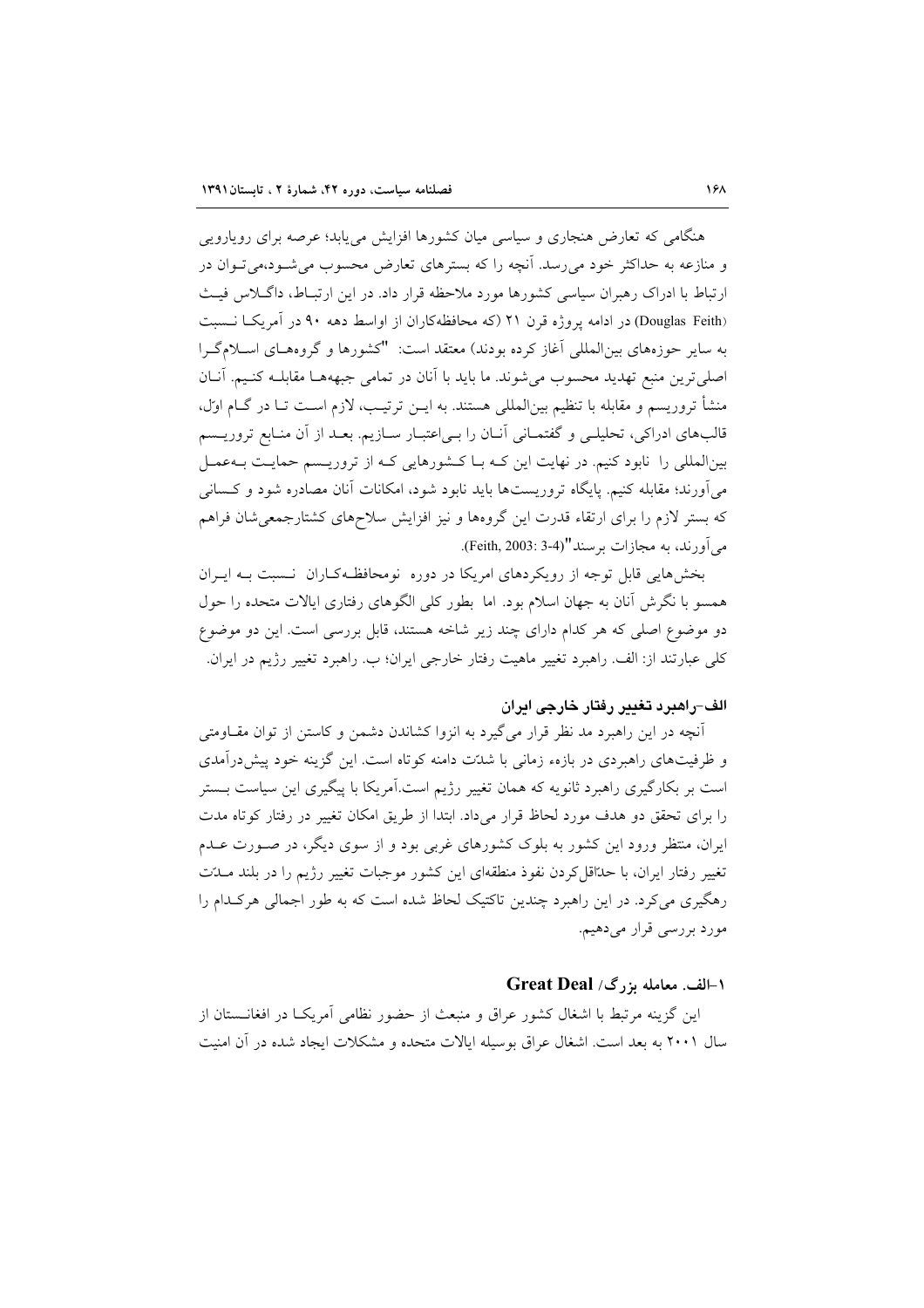را در منطقه دچار تهدید کرده است. امّا همین موضوع فرصتی را از منظـر برخــی پدیــد آورده بود تا معامله ای بزرگ بین ایالات متحده و ایران رقم بخورد. بحث عمـده ایــن معاملــه حــول حل و فصل اختلافات و عادی سازی روابط دو کشور است.

در مواقع تشدید بحران همراه با بالابردن هزینه تداوم بحـران و در عـین حـال بـا افـزایش میزان منافعی که با آن بحران بوجود می[ید، میتوان کشور مورد نظـر را مجبـور کـرد بـر سـر منافع و مشکلات سیاست خارجی اش به راه حلی دست زند. بـرای رسـیدن بـه ایـن راه حـل، انتظار موجود تکیه بر این داشت که آمریکایی هـا در راسـتای امتیـازگیری از پرونـده هـستهای، پیشنهادی را در برابر ایران قرار میدهند. عمده محورهای ایــن پیــشنهاد در چــارچوب معاملــه بزرگ حول این مسایل بود: الف. تعهدات آمریکا در مورد عدم مداخله نظامی در ایران و عــدم مداخله در امور داخلی این کشور؛ ب. پایاندادن به تمامی تحریمهای اقتصادی، رفع مخالفت ايالات متحده با پيوستن ايران به سازمان تجارت جهاني و موافقت آمريكا با دريافت وام ايـران از سایر کشورهای جهان. این دو محـور مـستلزم تحقـق چنـدین شـرط از سـوی ایـران بـود: اول،ایران باید روند برنامه غنی سازی اورانیوم را هر چه سریعتر متوقف کنـد؛ دوم، ایــران بایــد به سیاستهای خاص خویش نسبت به آمریکا و اسـرائیل خاتمـه دهـد؛ سـوم، ایـران بایــد از مداخله در امور عراق و افغانستان پرهیز کند و منافع آمریکا را در این کشور بـا تهدیــد مواجــه نگرداند و در نهایت به حمایت و پشتیبانی خود از گروههای مقاومت در خاورمیانه پایان دهد.

از سویی دیگر،"اگرچه گروههای ضد ایرانی در ساختار سیاست خـارجی آمریکـا از ابتـدا وجود داشتهاند؛ امّا این مجموعهها نیز هیچگاه از رویکردهای معطـوف بـه عملیــات نظــامی و مقابله مستقيم با ايران حمايت نكردند. آنان جلوههايي ديگر از رفتار مقابلهجويانه را در دسـتور کار قرار داده، که طبعاً هزینه و همچنین مطلوبیتهای محدودتر برای آمریکا داشته اسـت، ایــن امر در دورههای مختلف سیاست خارجی آمریکا به کار گرفته شده است"(متّقی، ۱۳۸۷: ۲۳۹). یکی از اینگونه رفتارها در پیش گرفتن سناریوی معامله بزرگ بود که البته با توجّه به ماهیّت بـسیار تئوریک آن، قابلیت اجرا و عملیاتی شدن در سیاست خـارجی را نداشـت. ایــن موضــوع بــدین ترتیب مطرح بود که پرونده هستهای ایران باید برای آمریکا، ابزاری در نظر گرفته شـود کـه در گفتگو و مذاکرات با این کشور و رفع چالش های پیش رو در عراق از آن بهترین بهـرەبـرداری را بکند. در واقع هرگونه برخورد نظامی با تأسیسات هستهای ایران، آسیبهای بسیار زیـانبـار برای آمریکا به همراه خواهد داشت.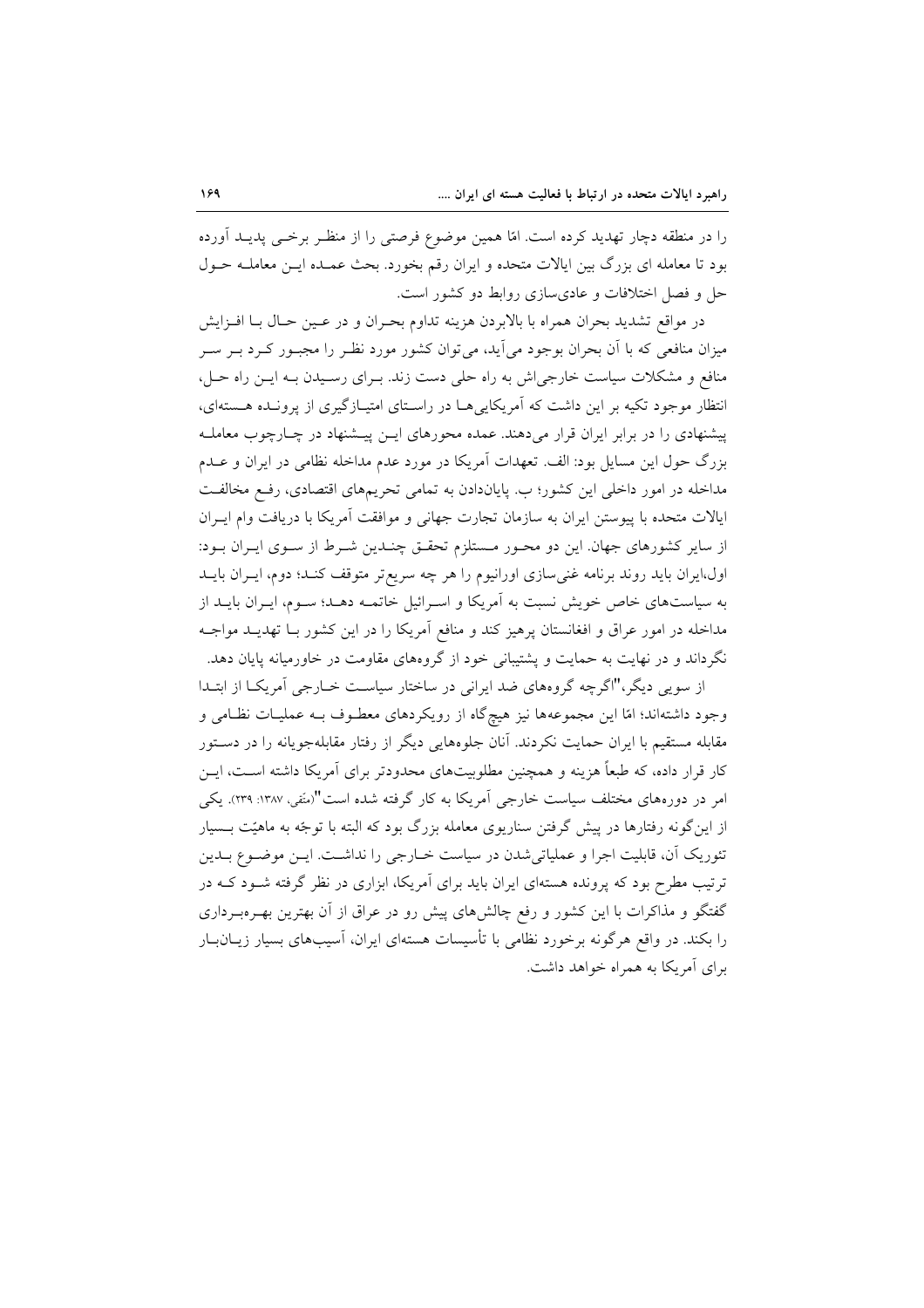# ۲–الف. سیاست چماق و هویج/Carrot and Stick Policy

این اصـطلاح نــوعی از دیپلماســی قــدیمی اســت کــه ترکیبــی از پیــشنهادها، پــاداش۱مــا و مجازاتها را با هم و يا به طور مجزا ارائه مىدهد. هدف اين سياست پيچيده ايجاد انگيزه لازم برای تحریک طرف مقابل است تا از این طریق بتـوان بـه حداکثرسـازی مطلوبیـتهـا دسـت یافت. کاربرد این سیاست در موضوع پروندهٔ هستهای ایران منوط به این مسئله بود که ایـران از فرمول هزینه–فایده تبعیت کند. یعنی کشوری که دارای رفتـار عقلانـی باشـد، مـی توانـد ایـن سیاست را در مورد آن بکار برد. آمریکا می کوشید در برههای با بکارگیری ابزار مناسب جهت ایجاد تعادل هزینه—فایده، پرونده را به نحوهی مؤثر متحول کند که این امر چهار تاکتیک را به همراه داشت: الف. تلاش در جهت کاهش منافع دستیابی به سلاح هستهای از طریق رفع تهدیــدهای بینالمللی نسبت به ایران. در این راستا، کمیته روابط خارجی سنا طی گزارشی اعلام کـرد کــه در راستای سیاست چماق و هویج، مشوقهای زیر را به ایران ارائه کرده است: احترام به امنیت و حاکمیت ملی ایران؛ کمک به هستهای شدن ایران در راستای دستیابی به فناوریهای وارداتی؛ مشارکتدادن ایران در ترتیبات منطقهای؛ آزادی داراییهای توقیف شده ایران؛رفع تحـریمهـای یک جانبه علیه ایران (George, 2005) ب. افزایش هزینههای دستیابی بـه سـلاح هـستهای کـه شامل بکارگیری سیاستهای تنبیهی اقتصادی، نظامی و دیپلماتیک است. در واقع تهدیــد بــه مداخله نظامی و انزوای دیپلماتیک در این بخش قرار دارد. ج. افزایش منافع رها کـردن ســلاح هستهای؛ د. کاهش هزینه رهاکردن سلاح هستهای که شامل تضمین تأمین سوخت نیروگاهها و اعطای اختیارات مناسب است، البته به نحوی که انگیزهٔ ایران را ارتقاء بدهد.

وجود روابط غبـارآلود و تعارضـي ميـان ايـران و آمريكـا و نيـز ايجـاد مـوجى وسـيع از بر اعتمادی نسبت به مشورّتهای غرب و همچنین سابقه تاریک آنان در پی جویی سیاسـتهـای دوگانه همواره سبب شده تا ایران اعطای اینگونه مشوقها را در فـضای عـدم علاقـه مـورد بررسی قرار دهد و از گزینش آن خودداری ورزد.

## ب–راهبرد تغییر رژیم در ایران

بکارگیری این راهبرد با مسایلی همچون حمایت از گروههای مخالف نظام، حداکثرسـازی حمایتی از عملکرد رسانههایی همراه بود که در جهت تقابل با ایران گام بر می دارند . در ایـن راستا، نومحافظهکاران به این نتیجه رسیده بودند که از طریق انقلابهای رنگین به سمت تغییــر رژیم در ایران حرکت کنند. البته از پیش گزینههایی همچون تحریم اقتـصادی و حملــه نظـامی کمشدّت نیز بهره میبردند که در زیر به شرح آن میپردازیم.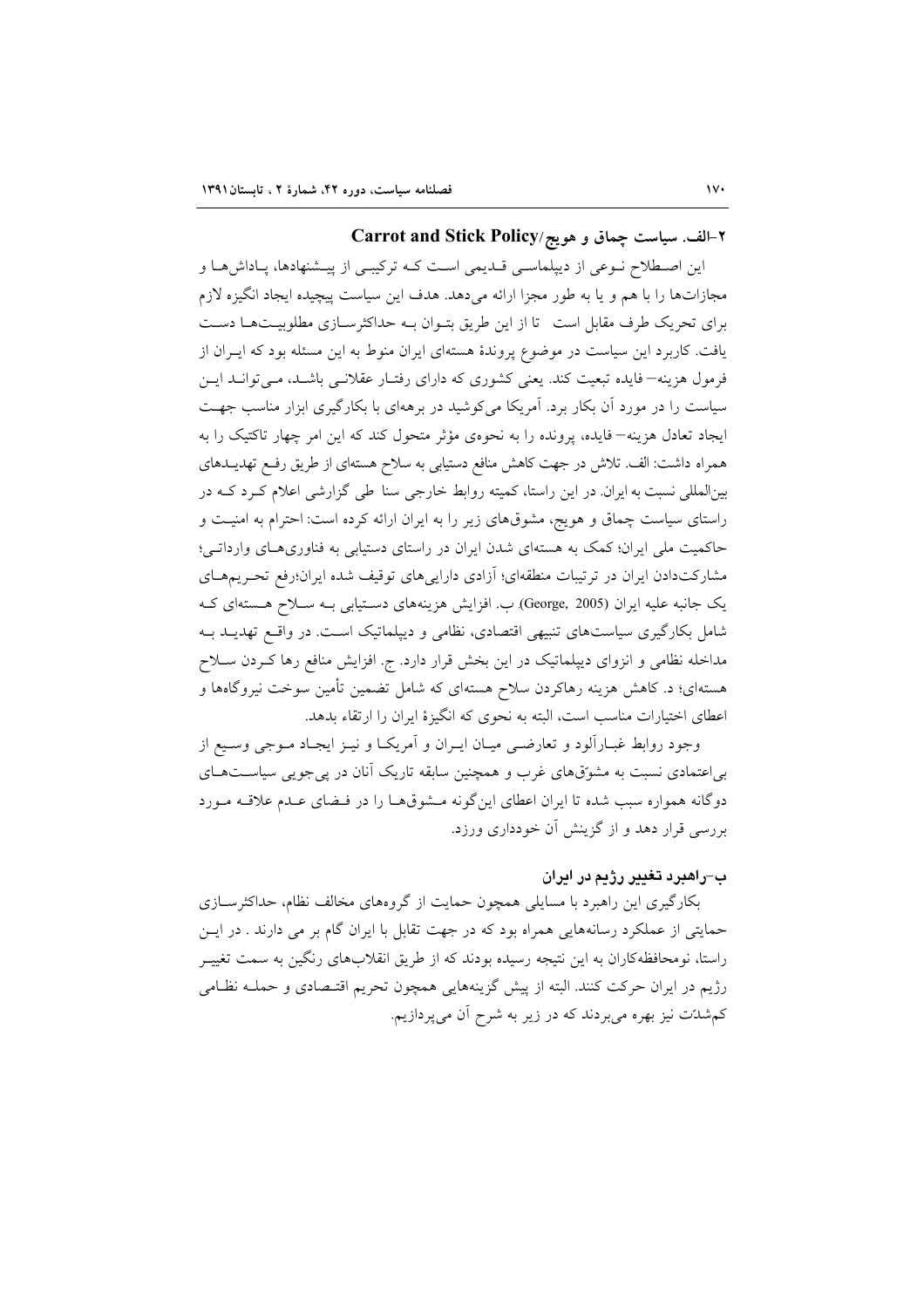#### ۱–ب. تحریم/ Embargo و مهار گسترده

بسیاری از اقدامات تعارضی علیه ایران، براساس تهدیدات شـورای امنیـت بوسـیله آمریکـا سازماندهی شده است. طبعاً سایر قدرت های بزرگ نیز با چنین فرآیندی مقابله نخواهند کـرد؛ زیرا شورای امنیت می تواند محدودیتهای اقتصادی و راهبردی بوجـود آورد. در ایــن رونــد، می توان تهدیدات چند جانبه و چندگانه را مورد مـشاهده قـرارداد. ایــن تهدیــدات مــی توانــد فضای لازم برای همکاری و مساعدت بـازیگران مختلـف در مقابلـه بـا ایـران را فـراهم آورد. کسینجر در دیدار خود با کارگزاران مرکز مطالعات خارجی آمریکا بر این امر تأکید داشته است که بهترین گزینه تاکتیکی علیه ایران آن است که اروپاییان گام اول را بردارند و فشارهای اولیـه را از سوی خود بر ایران اعمال کنند.

در این ارتباط، شاهد نشانههایی از گسترش فشار آمریکا برای اعمال محدودیتهای مـؤثر عليه ايران هستيم. آمريكا مخالف غنىسازى اورانيوم بوسـيله ايـران اسـت. بنـابراين از تمـامى ابزارهای خود برای اعمال محدودیتهای مزبور استفاده مـیکنـد. در واقـع، مقامـات ایـالات متحده برای وادارکردن ایران به تغییر رفتار تهدید آمیز خود، آشکارا طرح مهار و منـزویکـردن ایران را پیاده کردهاند."آنچه به عنوان مهار اقتصادی و راهبردی ایران بوسـیله رهبـران سیاســی آمریکا طراحی شده است؛ می تواند اقدامی کمشدت بـرای کنتـرل رفتـار سیاسـی ایـران باشـد. علاوه بر نومحافظهکاران، برخی از نظریهپردازان حزب دمکرات آمریکـا نیــز از سیاســت مهــار اقتصادی ایران انتقاد به عمل آورده و خواهان افزایش شدّت این فشارهای اقتـصادی بـر ایـران هستند"(متقى، ١٣٨٧: ٢٣٩).

با وجود اینکه برخی استفاده از گزینه تحریم را در زمـرهء رهیافـتهـایی مـی،پندارنــد کـه هدفش تغییر رفتار ایران است؛ ولی ما آن را جزء سیاستهای متاخّری مـی دانـیم کـه درسـدد تغییر بنیادین رژیـم در ایـران اسـت. سـابقه اسـتفاده حـداکثری از سیاسـت تحـریم در نــزد آمریکاییها سابقه طولانی دارد.آمریکا سردمدار استفاده از تحریمهای اقتـصادی در راسـتای تعقیب اهداف سیاست خارجی خود در سراسر جهان است. این کشور در دوره جنگ سرد، در موارد متعدد، این سیاست را در مقابله با شوروی سابق در پـیش گرفتـه بـود. در دوره پــس از جنگ سرد نیز به واسطه استفاده اهرمـی از شـورای امنیـت مـواردی مـشابه را در کـشورهای مختلف همچون عراق، لیبی، یوگسلاوی سابق و ... پیگیری کرده بود (علیخانی،۱۳۸٤). در ادبیـات سیاسی غرب تحریم همواره نمادی است در جهل نیل به سه هـلف زیــر: **یــذیرش مطالبــات**، تغییر رژیم یا رهبران آن و بازدارندگی.

در اواخر دوره ریاست جمهوری بوش، برخی مهم ترین راهکار مؤثر برای مهار فعالیتهای هستهای ایران و توقف روند غنی سازی این کشور، ایجاد نارضایتی در داخل از طریق تـصویب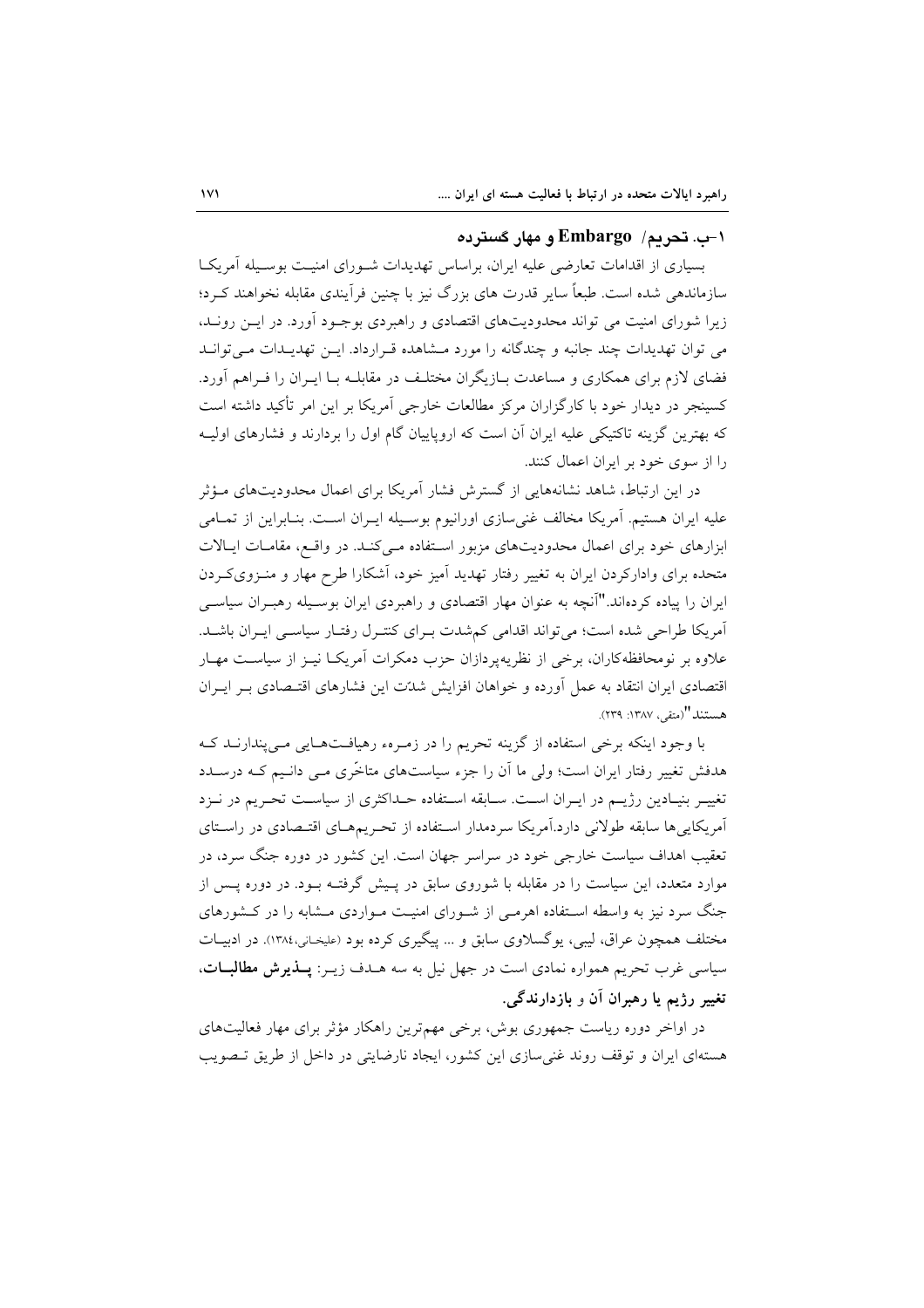تحریمهای درازمدت، مرحلهای و پلکانی میدانستند. زیرا تحریمها و فشارهای بزرگ و موقّت باعث تقویت وحدت ملی و بسیج اذهان عمومی علیه آمریکا مـیشـود. در حـالی کـه تـصویب تحریمهای هدفمنـد، هوشـمند و مرحلـهای مـی توانـد باعـث ناكارآمـدی حكومـت، كـاهش مشروعیت و محبوبیت آن و پایگاه تودهای ایران شود (Sick, 2007).

هدف از پیگیری سیاست تحریم فزاینده، افزایش روحیه پرخاشگری ناشبی از محرومیت است. عمدهٔ این تحریمها در مورد موضوع هستهای ایران بر سه حوزه تمرکز داشت: جلوگیری از انتقال فناوری؛ جلوگیری از گردش مالی به داخل ایران(که شامل مسدود کردن دارایـیهـای ایران هم می شود؛ محدودیت مسافرت به خـارج از کـشور بـرای مقامـات ایرانـی مـرتبط بـا مـسایل هستهای.

موافقان تحریمهای اقتصادی معتقد بودند که پاشنه آشیل و نقطه ضـعف ایـران در اقتـصاد نهفته است که در حد مطلوب نیست. نخستین اثر اقتصادی بر توده مردم این است که می توانـد به شورشهای داخلی منجر شود. بنابراین، ایران تنها با انتخاب یکسی از دو گزینــه زیــر مواجــه است: یا از برنامههای اتمی خود منصرف شده و در عوض از مشوّقهای اقتـصادی برخـوردار شود و یا اینکه به فعالیتهای اتمی خود ادامه دهد و تحریم اقتصادی را نیز پذیرا باشد.

سابقهٔ بکارگیری تحریم علیه کشوری در مواردی دارای ابهاماتی شده است. نخـست بایــد به این نکته توجه کرد که به لحاظ کارایی و ضمانت اجرا، میان خـود اعـضای شـورای امنیـت نمی توان به تحریم مطمئن بود؛ و دوم اینکه باید دید تحریمها در میان سـایر اعـضای جامعـه بینالمللی چه مقدار بازدهی مناسب دارد و از استقبال مناسب بهره خواهد برد.

در روند اجرای تحریم علیه یک کشور، دولتهای دیگر معمولاً سعی مـی کننـد بــه شـکل پنهان از کشور مورد تحریم حمایت کنند؛ اگرچه آشکارا از تحـریمهــا حمایــت کـرده باشــند. کشورهایی همچون ژاپن، هند، اتحادیه اروپا و حتّی خود روسیه و چـین سـرمایهگـذاریهــای كلاني را در ايران و بويژه در امور مربوط به صنايع نفتي انجام دادهاند.

## ٢-ب. حمله نظامی

با اشـغال افغانــستان و عـراق، برخــي از نومحافظـهکـاران گــام بعــدي را حملــه بــه ايــران میدانستند. "حمایت افکار عمومی آمریکا از اقدامات نومحافظهکاران بعـد از ۱۱ سـپتامبر نیـز مزید بر علَّت شده بود. افزون بر این فرانسه، آلمان که مؤثر نبودن مخالفتهای خود بــا حملــه آمریکا به عراق را شاهد بودند؛ تلاش می کردند اختلافات گذشته را کنــار نهــاده و بــه آمریکــا نزدیکتر شوند. در چنین شرایطی دولت بوش تبلیغات سنگین علیه ایـران را آغــاز کــرد. ایــن مسئله باعث شد برخی رهبران دنیا تعمداً بر این موضوع تاکید کنند که ایــران برنامــه هــستهای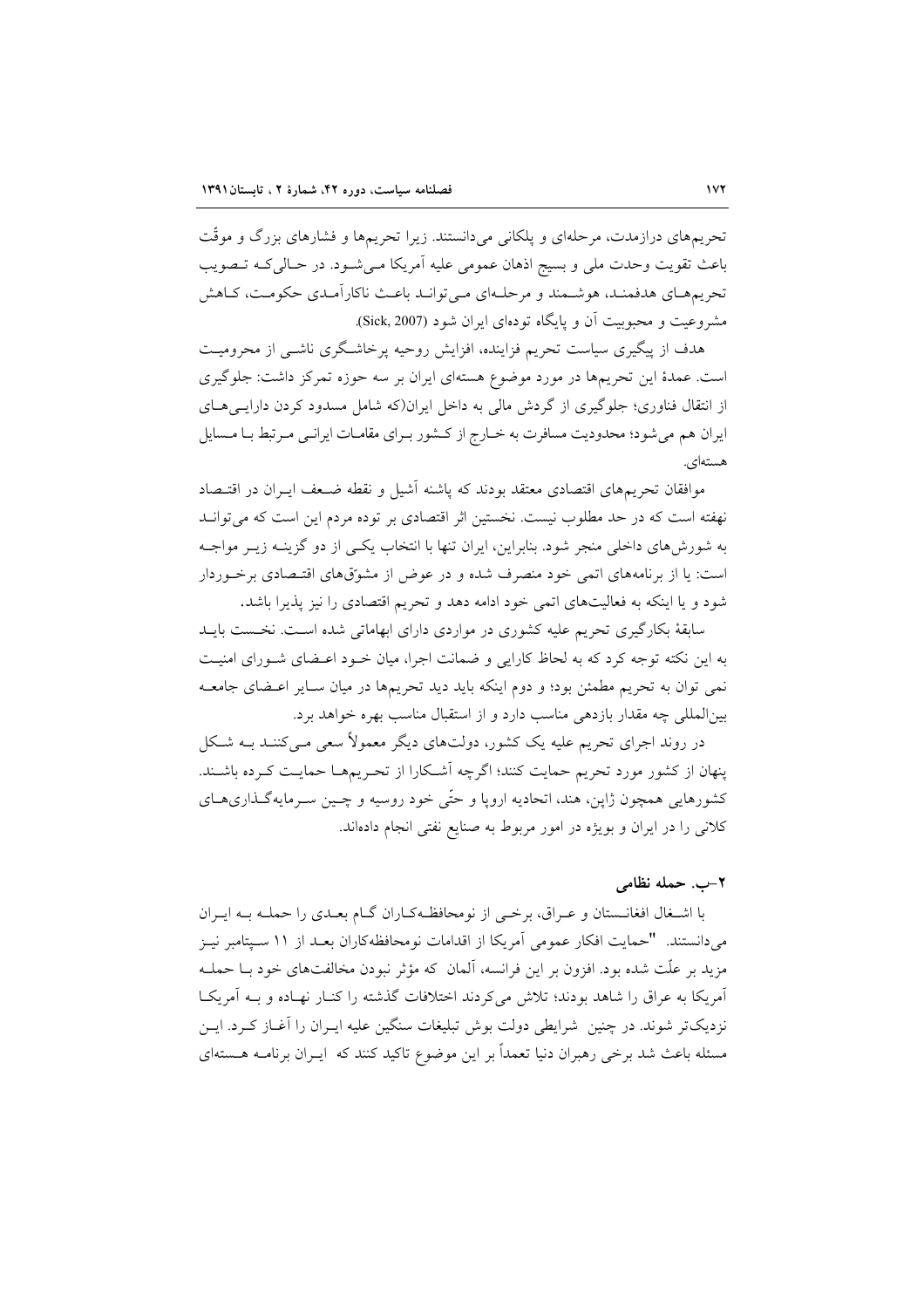مخفیانه دارد. این حجم تبلیغاتی با اقدام علیـه جمهـوری اسـلامی در شـورای حکّـام آژانـس بين|لمللي و ساير سازمانهاي بين|لمللي همراه بود" (قهرمان يور، ١٣٨٧: ٩٦).

از سویی دیگر ،پس از حوادث ۱۱ سپتامبر، نوع مداخلات نظامی و رویکرد مقابلهجویانــه آمریکا علیه کشورهای مخالف با رویههای غرب به سمت گزینش «عملیات پیشcستانه» تغییــر کرد. حادثــه ۱۱ ســیتامبر بــستر اقــدامات مــؤثر در جهــت مقابلــه بــا کــشورهای رادیکــال و مجموعههایی را فراهم آورد که به اسلام سیاسی اعتقاد داشتند. از ایـن مقطـع زمـانی بـه بعـد، راهبرد غرب در جهت مقابله با افغانستان، عراق، سوریه، ایران و عربستان قرار گرفته است. در چنین شرایطی، نظریه پر دازان غربی ضرورت بکارگیری الگوهای معطوف به عملیات پیش دستی را ارائه کردند. "راهبرد جدید را باید انعکاس ادراکـات تحلیلـی و رویکـرد مقامـات سیاسـی، برنامهریزان امنیتی و راهبردستهای جهان غرب دانست. ایـن راهبـرد مقابلـه بـا چـالش هـای كم شدت محيط پيراموني پس از فروياشي نظام دوقطبي است. اين امر مخــاطرات امنيتــي قابــل توجه را برای کشورهای جهان اسلام ایجاد کرده است" (متفی، ۱۳۸۲: ه).

برخی تحلیل گران غربی در راستای نیل به اهداف مدّ نظر ایالات متحده معتقـد بودنـد کـه آمریکا باید با استفاده از تهدید نظامی، زمینه پیشبرد دیپلماسـی انتقـادی اروپـا را در مـذاکرات هستهای فراهم آورد و در نهایت ایران را مجبور کند بـین دو گزینـهٔ بـد و بـدتر، یعنـی قبـول پیامدهای حمله نظامی یا پذیرش تعلیق غنی سازی، یکی را انتخاب کند. اقدام نظامی به عنـوان یکی از گزینههای پیش روی اَمریکا در قبال ایران، هم در سطوح تغییر رفتـار و هــم در سـطح تغيير رژيم قابل بحث است (Lindsay & Takeyh, 2010:5).

هدف این بود که اگر سیاست تحریم و منزویکردن ایران نتواند این کشور را به پــذیرش نظـر قدرت های بزرگ در مورد برنامه هستهای(تغییر رفتار) سوق دهد؛ گزینه نظامی مطرح میشود. در عین حال، بسیاری از گروههای تندروی آمریکایی بر ایـن بـاور بودنـد کـه حملـه محـدود مي تواند باعث تغيير در رژيم ايران شود.

همچنین بیل کریستول (Bill Cristal) حمله نظامی را عقلانی ترین گزینـه تلقـی مـی کـرد. او معتقد بود: "مردم ايران حكومت خود را دوست ندارنـد... اسـتفاده درسـت از نيـروى نظـامى باعث می شود تا آنها بررسی کنند که واقعاً حکومت خود را دوست دارند یا نه" (تدکان کارین تبر،  $(1A.1YAY$ 

گزینه حمله نظامی به ایران به طور اختصار در سه بخش *حمله گسترده بـا هـلـف اشـغال* ایران، حمله دقیق و تمیز با هدف حمله صرف به مراکز و تأسیسات هستهای و در نهایت حمله دقیق و تمیز علا*وه بر بی سرکردن حکومت م*طرح بـوده اسـت.البتـه خـروج ایـران از NPT بـر شدت ابهام مسئله يس از حمله مي افزود.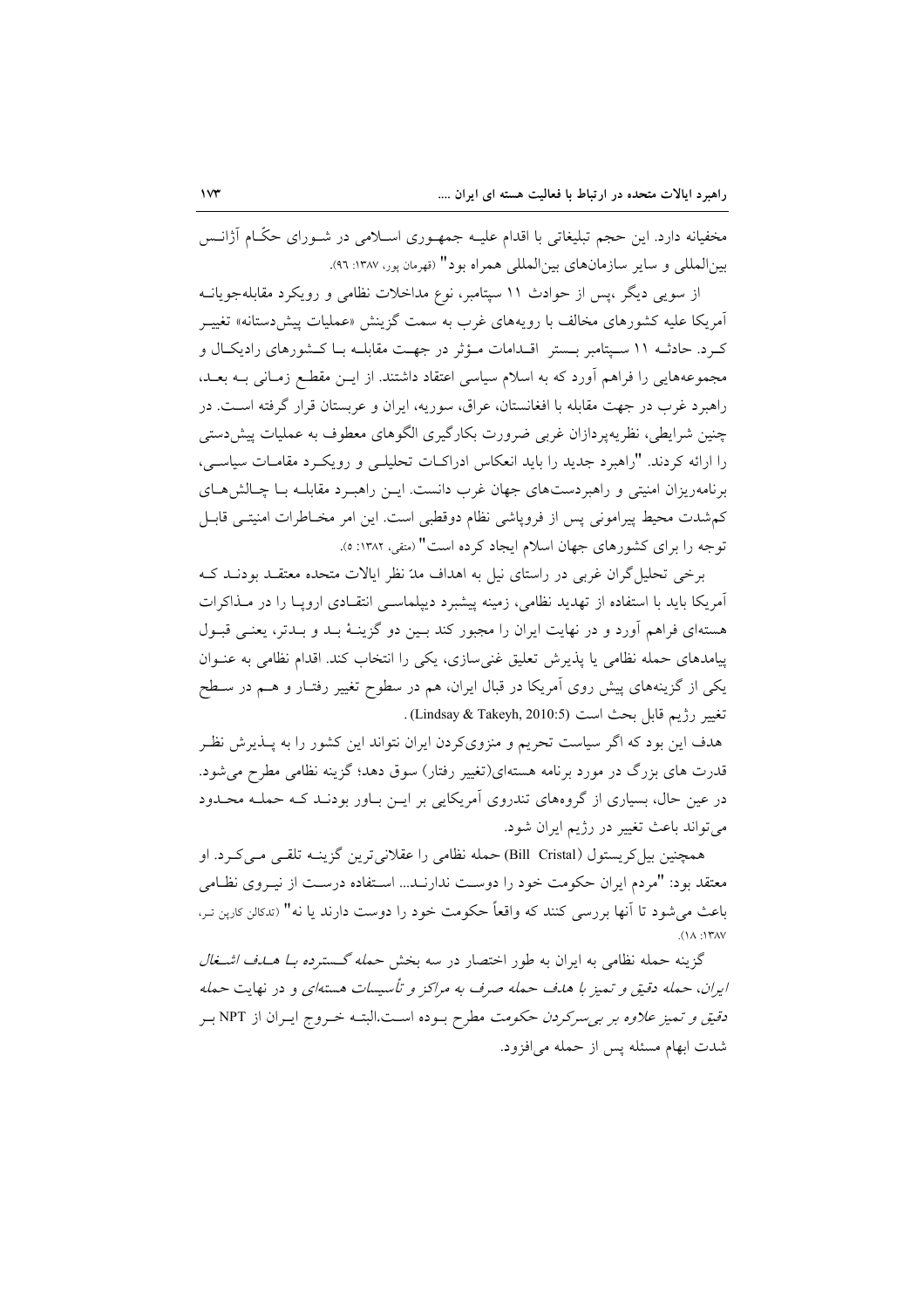عدَّمای معتقد بودند که تأسیسات هستهای ایران در اطراف شهرهای پر جمعیت بنا شــده است و این امر خود منجر به کشته شدن غیرنظامیان در سطح گسترده مـی شـود. تجدیــد و سازماندهی مردم علیه دشمن شان و بی|عتبار شدن وجه اَمریکاییان نزد مردم از دیگر عواقب این گزینه بود. البته در صورت عدم موفقیت طرح نظامی، غــرب پرســتیژ خــود را در ســطح بینالمللی و منطقهای از دست میداد و این امر احتمال ایجاد رفتارهای پرخاشگرانه بوسـیله افراطيون اسلامي را نيز در منطقه افزايش مي داد(احمدي، ١٣٨٧: ١٣٣-١٨١).

امًا برخي ديگر از كارشناسان غرب بر اين اعتقاد بودند كه" در صـورت موفقيـت عمليـات نظـامي ممکن است نتایجی دیگر به بار آید: حکومت ایران دچـار تهدیــدهای فـراوان خــارجی و داخلــی شود. درگیریها از سوی نیروهای ایران علیه متجاوزین به صورت مقطعـی در منطقــه افــزایش یابد. احتمال درگیری میان نیروهای مخالف و موافق همزمـان در درون کـشور وجـود خواهــد داشت. در صورت درستی ادعای غرب مبنی بر حمایت ایـران از تروریـستهـا، ایـن گروههـا حمایتهای خود را از دست خواهند داد و در این صورت ایـران منـابع مـالی خـود را در اثـر تحریم نفت خود نیز تا حد زیادی از دست خواهد داد. افـزایش درگیـری،هـای منطقـهای و در نتيجه تجزية منطقه نيز محتمل خواهد بود" (Logan, 2006:12).

مانور نظامی آمریکا و کـشورهای منطقـهای در حــوزه خلــیج فــارس را مــیتــوان یکــی از نشانههای گسترش تهدیدات نظامی به حوزههای امنیتی و دیپلماتیک دانست. بـهطـور کلـی، انجام چنین مانورهایی را باید به عنوان پیـام امنیتـی تلقـی کـرد. بـر اسـاس چنـین فراینـدی، آمریکاییها از انگیزه و آمادگی فزاینده بـرای حداکثرسـازی ملاحظـات امنیتـی در حـوزههـای جغرافیایی و دیپلماتیک بھرہ گرفتهاند.

# $($ ب بازدارندگی(پذیرش و مهار)

مفهوم بازدارندگی در دوره جنگ سرد از ماهیتی متقـارن برخـوردار بـود. یعنـی اینکـه دو کشور–بطور ویژه دو ابرقدرت– که دارای قابلیتهـای هـستهای بودنـد، نـسبت بـه الگوهـای رفتاری یکدیگر بـه بازدارنـدگی مـی یرداختنـد (فریـدمن، ۱۳۸۲). امّـا پـس از ۱۱ سـیتامبر مفهـوم بازدارندگی دچار تحول بنیانی نامتقارن شد. چنانکه منافع و تمامیت سـرزمینی ایـالات متحـده بوسیله یک گروه غیردولتی بدون خاک و سرزمین و سلاح هستهای مورد تهدید واقع شــد کــه خود ناکارآمدی این گونه سلاحها را در برابر دور جدید حملات تروریستی نشان مـی۱هــدر واقع، شرایط نظام بین|لملل به گونـهای پـیش رفـت کـه امکـان اتّخـاذ اقـدامات عملـی نظیـر بهرهگیری از سلاحهای هستهای جدید برای مقابله با تهدیدات نامتقارن کم بود. با وجود ایـن، بوش از اهمیت سلاحهای هستها ی در تأمین امنیت آمریکا سخن گفته بود. این بار که ماهیـت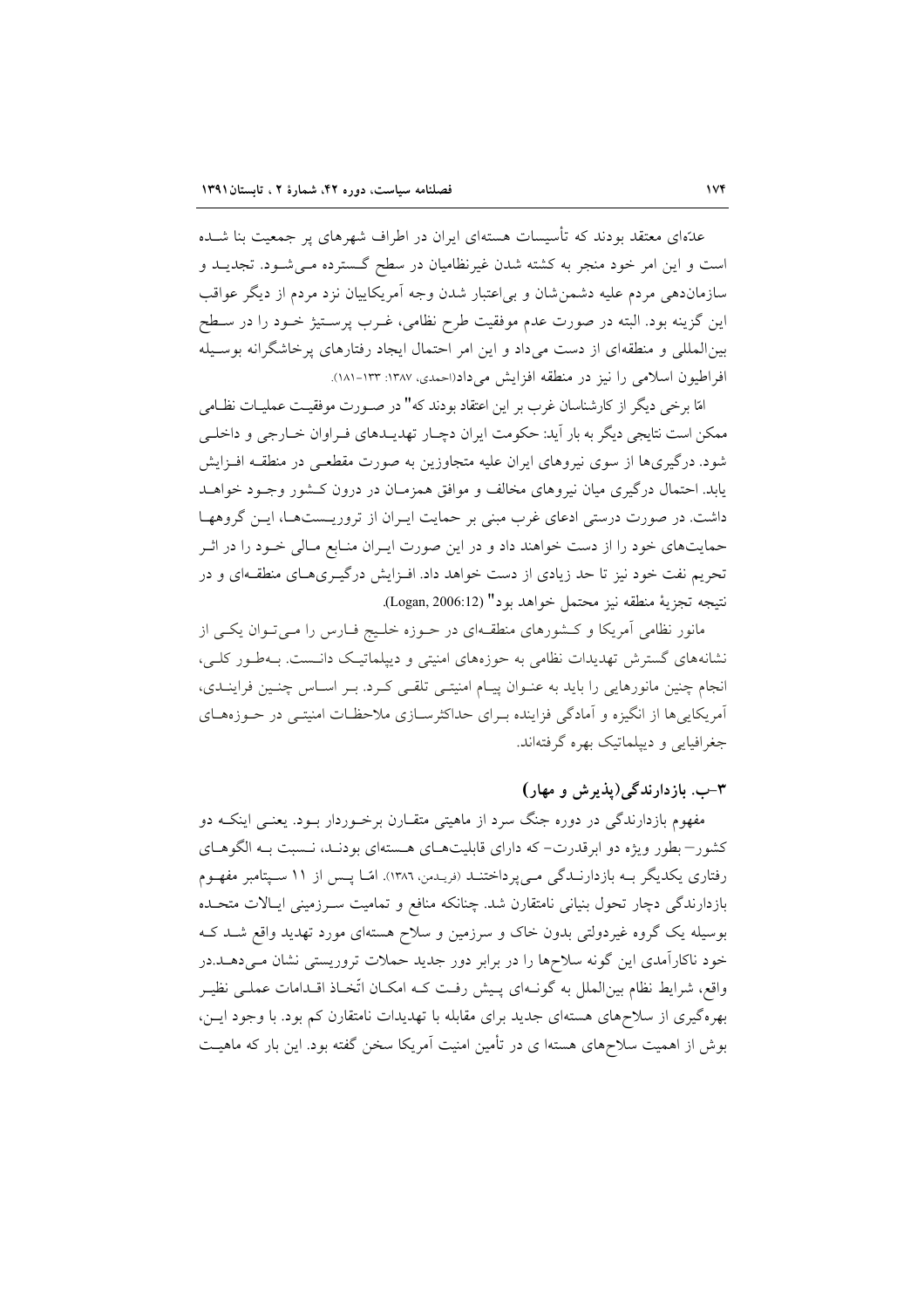سلاحهای هستهای و اصل بازدارندگی دچار تحول شده بـود؛ شـاهد اّن بـودیم کـه الگوهـای رفتاری و کـنش گـری دولـت آمریکـا از راهبـرد نــابودی قطعــی متقابــل (MDA) بــه عمليــات پیش دستانه (Preemptive Strike) تغییر یافته بود. "در این راهبرد دولتهای سرکش و گروههای تروریستی از یکدیگر تفکیک نشدهاند و اقدام پیش دستانه نه تنها برای مقابله با تهدیدات فوری است بلكه جهت مقابله با تهديدات در حال ظهور هم طراحي شــده اســت" (قهرمانپور،همــان: ٩٦-۹٤). یعنی اینکه دولت اَمریکا ضمن اَگاهی از نیات خصمانه دولتها و گـروههـای تروریــستی در آینده، با اقدامی پیشدستی کننده از عملیاتی شدن این نیات ممانعت بـه عمـل خواهـد آورد. بنــابراين مــسئله هــستهاى ايــران هــم جــزء ايــن&نــه نيــات و اقــدامات خــصمانه از منظــر نومحافظه کاران به شمار می رفت.

در منگنه قراردادن ایران و از بین بردن قابلیتهای فنـی آن بـرای غنـیسـازی اورانیــوم از جمله این اهداف بود. به این ترتیب، آمریکا تلاش کرد تا فضای خاورمیانه را از ایجاد شرایطی بازدارد که منجر به بازسازی قدرت و گریز از مرکز میشد. ایـن امـر گـامی مـؤثری در جهـت هژمونی تهاجمی آمریکا محسوب می شد. لازم به توضیح است که سیاست قــدرت بـا واکـنش همراه خواهد بود. قدرت صرفاً از طریق قدرت، کنترل و مهار میشــود. بنــابراین، آنچــه را کــه آمریکا در قالب یکی از خاکریزهای محدودسازی ایران به کار گرفتـه بـود؛ مـیتوان اقـدامی دانست كه نتايج نامشخص و مخاطرات گسترده داشت.

شرایط بکارگیری این سناریو بدین صورت بود که ایـن رویکـرد پـس از شکـست قطعـی مذاکرات و اعلام ایران در دستیابی به سلاح هستهای ممکن میشد. امّا در این میـان دو سـؤال مطرح شد؟ اول اینکه آیا آمریکا به پــذیرش ایــران هــستهای و تعــدیل و تغییــر سیاســتهــا و راهبردهای کلان خود میتوانست هم منافع خود و هم متحدانش را حفـظ کنـد؟ و سـؤال دوم اینکه آیا اصولاً همزیستی با ایران هستهای برای غرب متصور بود؟

از منظر طرفداران استفاده از گزینه بازدارندگی پاسخ به این سـؤالات مثبـت اسـت. برخـی معتقدند که مواجه آمریکا با جمهوری اسلامی در دورهٔ اول ریاست جمهوری بوش از نوع نگاه این کشور به سایر دولتهای یاغی بود و از الگوی کنش گری جنگ پیش دستانه پیروی می کرد. امّا بنا به دلایلی که در بخش پایانی این نوشتار به آن اشاره می شـود، " در دورهٔ دوم حاکمیـت نومحافظه كاران از مدل بازدارنـدگی يـا مـدل سياسـت سـد نفـوذ (Containment Policy) بهـره می گرفت. هدف این سیاست نه ایجاد جنگ بلکـه سـازش اسـت" (غرابـاق زنـدي، ۱۳۸۸: ۱۱۷-۸۳). طرفداران نظریه بازدارندگی در نقد رویکرد جنگ پیش دستانه معتقد بودند که ایــن گزینــه تنهــا مزیّتی که دارد؛ایجاد تأخیر در برنامه هستهای ایران و به طبع ایجاد تأخیر در پیامدهای هستهای شدن ایران است و گرنه این نوع جنگ نه تنها باعث رها شدن بـسیاری از نیروهـای خــارج از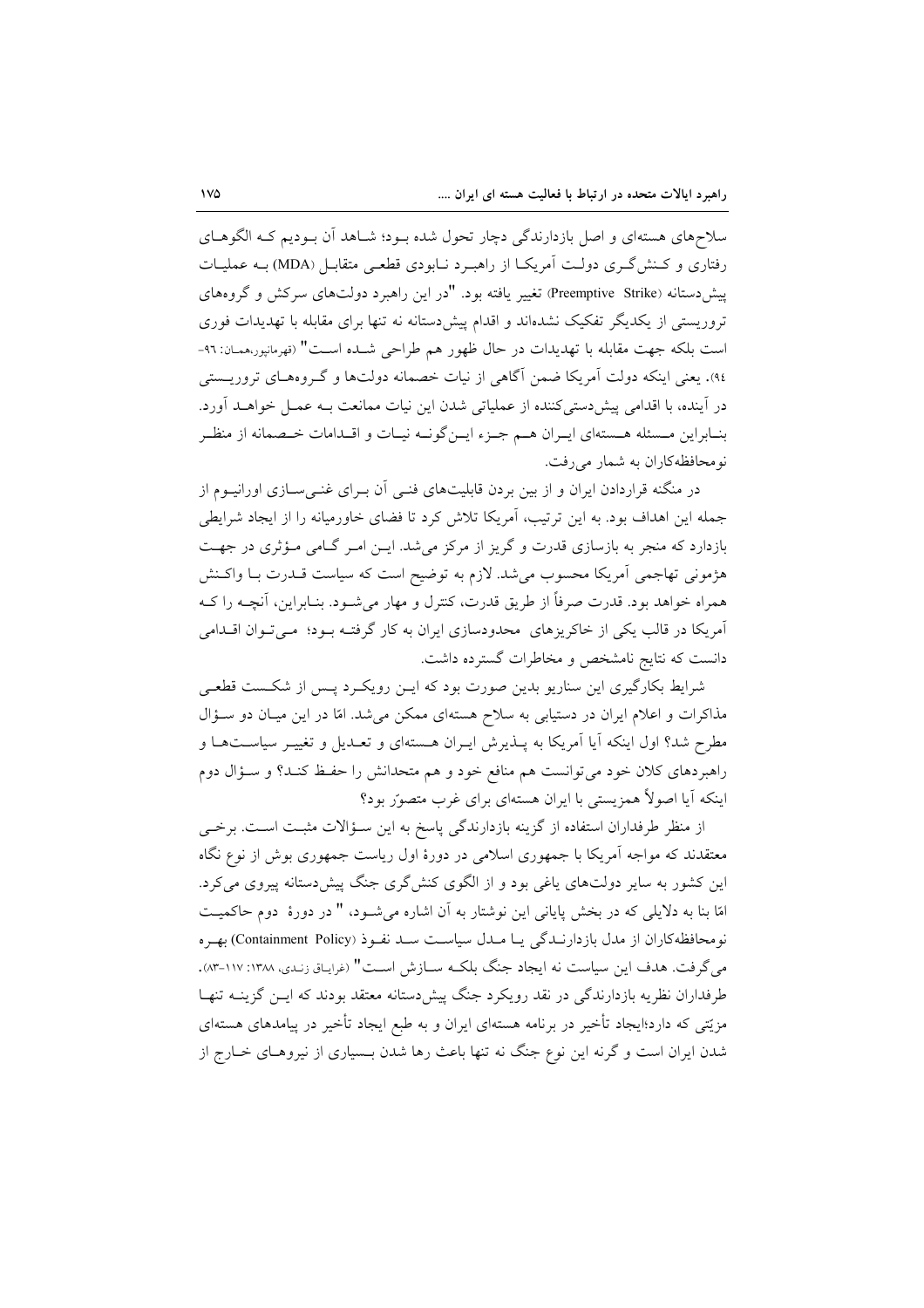کنترل اَمریکا می شد؛ بلکه فعالیتها و اقدامات صورت گرفته از سوی ایران با دیگـر بــازیگران دولتي و غير دولتي را عليه آمريكا و متحد راهبرديش/اسرائيل شدّت مي بخـشيد. برخــي معتقــد بودند:" بازدارندگی(می توانست) مزایایی بیشتر از جنگ پیش دستانه داشته باشد. رفتـار آمریکـا در چارچوب بازدارندگی ایران انجام گرفته و نیز باید انجـام گیـرد"(Hanlon & Ride, 2010). اما چنین الگو و فرایندی که مبتنی بر تحدید براسـاس فریـب و قــدرت اسـت؛ نتیجــهای جــز شكست نخواهد داشت. بازدارنـدگي شـكننده (Fragile Deterrence) نتيجـه سياسـت قــدرت و محدودیتهای راهبردی آمریکاست. تاکتیکهای رفتـاری آمریکـا در ارتبـاط بـا فعالیـتهـای هستهای ایران طی سال های ۹–۲۰۰۲ چندان تغییری نکرد. در دسامبر ۲۰۰۲ مرکز بر آوردهـای اطلاعاتی آمریکا گزارشی را در ارتباط با فعالیتهای هستهای ایران منتشر کرد. در این گـزارش تاکید شده بود که جهت گیری فعالیتهای هستهای ایران فاقد ماهیت نظامی اسـت. ایــن مرکــز مرجع اطلاعاتی امریکا محسوب می شد. این سازمان گزارشات اطلاعـاتی-امنیتـی ١٥ ســازمان اطلاعاتی دیگر را با یکدیگر تطبیق داده و به جمع بندی راهبردی مـی(ســاند. بــه ایــن ترتیــب، گزارش این مرکز یکی از عوامل بازدارنده گسترش تهدیدات راهبردی علیه ایران در سال هــای ٨-٢٠٠٦ محسوب مي شود.

#### نتىحە

در این مقاله به این مطلب اشاره شد که قسمت اعظم سناریوهای امریکا از یک سو مـرتبط با نقش منطقهای ایران و قابلیتهای آن در تغییر شرایط موجود منطقهای بود و بخش دیگـر آن در ارتباط نزدیک با چالش ها و کاستی هایی بود که مطلوبیتهای ایـالات متحـده آمریکـا را در منطقه با مخاطره مواجه می کرد. روندهای یادشده نشان داد که آمریکا به لحاظ شرایط عمـومی منطقهای و بین(لمللی، قادر به انجام عملیات نظامی- که خود یکی از این گزینههـا بـود- علیـه ایران نبوده است. بحرانهای منطقهای فراروی آمریکا به گونهای گسترش یافته امکان انجام این گونه عملیات را علیه ایران به حداقل ممکن کاهش داد.

شرایط سیاسی و ژئوپلیتیک ایران به گونهای است که آمریکا نمی توانست از طریق گـزینش راهبردهای محدود به حداکثر مطلوبیتهای راهبردی خود نائل شود. به همین دلیـل اسـت کـه نشانههایی از تغییر الگوی رفتـاری راهبـردی در روابـط ایـالات متحـده بـا ایــران در موضــوع هستهای مشاهده شد. به جزء مسئله هستهای هر دو ًدو کشور اهــداف و الگوهــای راهبــردی همگون و غیرهمگون را در منطقه و نظام بینالملل پیگیری مـیکردنـد. امّـا در عرصــه روابـط بين الملل نمي توان هر حالتي را به منازعه نظامي تبديل كرد.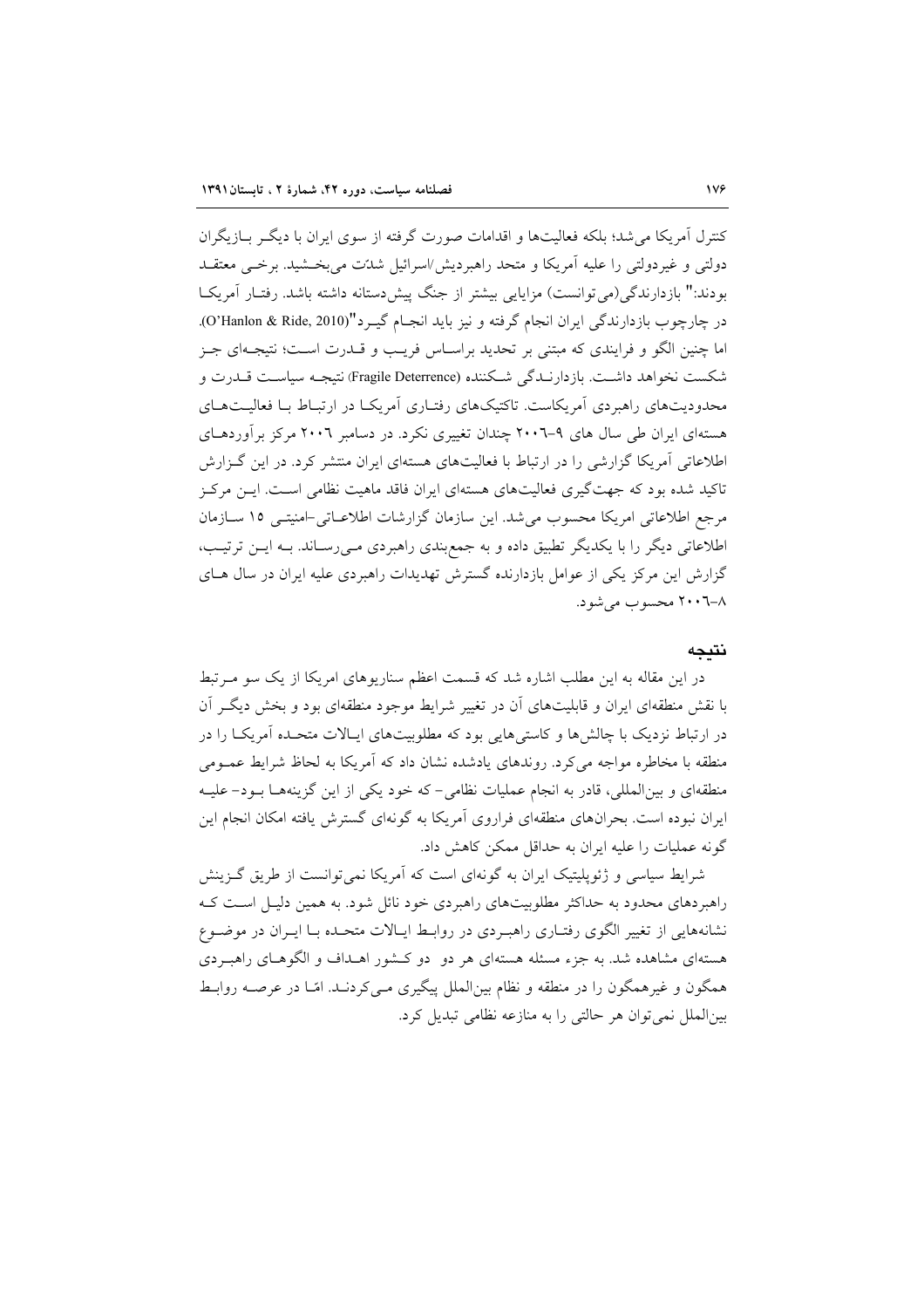این واقعیّات سبب شد تـا رویکردهـای افراطـی در ایـالات متحـده بـه تـدریج از حـوزه تصمیمگیری ساختاری خارج شوند. تمامی این رونـدها منجـر بـه ایـن شـد کـه رویکردهـای تعارضی ایالات متحده که در اوایل قرن ۲۱ تحت عنوان عملیات پیش دستانه قوت گرفته بود؛ در اواخر دورهٔ حاکمیت نومحافظهکاران بـر کـاخ سـفید بــه نگــاه دو ســوّیه بــه بهــرهگیــری از الگوهای رفتاری متعادل شده همچون سدّ نفوذ و بازدارنــدگی مبتنــی بــر <mark>حی*انــه زنـــی گــــ*سترده</mark> (Grand Bargaining) با ایران مبدّل شد. آنچه آمریکا در دستور کار خود قرار داده است؛ مبتنبی بر تصمیماتی برای ایجاد فشارهای گسترده در جهت حداکثرسیازی مطلوبیتهبای راهب دی است. در منگنه قراردادن ایران و از بین بردن قابلیتهای فنّی آن برای غنبی سـازی اورانیـوم از جمله اين اهداف است.

## منابع و مآخذ:

#### الف. فارسى:

- ۱. غرایاق زندی، داوود. (۱۳۸۸)، **سی***است خارجی دولت دوم جورج واکر بوش در قبال ایران، سیاست سـد نفـوذ (۲۰۰۸–* ٢٠٠٤)فصلنامه مطالعات راهبردي، شماره ٤.
- ۲. علیخانی، حسین. (۱۳۸٤)، تحریم *ایران، شکست یک سیاست*، ترجمه محمد متقی نژاد، تهران: دفتر مطالعات سیاس<sub>تی</sub> و بين المللي.
- ۳. فریدمن، لارنس. (۱۳۸٦) *بازدارندگی،* ترجمه عـسگر قهرمـان۱ور/روح ا… طـالب<sub>ی</sub> اَرانــی، تهـران: یژوهـشکده مطالعـات راهير دي.
- ٤. قهرمان،پور، رحمن. (١٣٨٧)، *رویکرد قدرت های بزرگ به موضوع هستهای ایران*، تهران: معاونت پژوهشی دانــشگاه آزاد اسلامي.
- ه. کارین تر، تدکالن. (۱۳۸۷)،گ**زینهها***ی سیاست خارجی آمریکا در قبال برنامه هستهای ایران***، منـدرج در ایـران و مــسئله** هستهای، ترجمه عسگر قهرمانپور، تهران: پژوهشکده مطالعات راهبردی.
- ٦. کلر، مایکل. (۱۳۸۰)، **دکتر***ین کشور یاغی،* مندرج در اندیشههای ژئوپلیتیک در قرن بیستم، ترجمه محمدرضا، حـافظ نیــا/ هاشم نصيري، تهران:دفتر مطالعات سياسي و بينالمللي.
- ۷. متقی، اب اهیم. (۱۳۸۷)، بور*سی الگو و فرآیند تقابل گرایی آمریکا علیه ایران در سال های ۲۰۰۸*-1*۹۷۹، ت*هران: راهب د، شماره ٤٧، تابستان ٨٧
	- ۸ متقی، ابراهیم. (۱۳۸۷)، *رویارویی غرب معاصر با جهان اسلام*، تهران: پژوهشکده فرهنگ و اندیشه اسلامی.
- ۹. متقی، ابراهیم.(۱۳۸۲)، *عملیات پیش(دستی کننده و تصاعد بحران در خاورمیانه جدید*، تهران: فصلنامه مطالعــات دفــاع<sub>ی</sub> امنیتی، شماره ۳۷–۳۲، سال دهم، پاییز و زمستان ۱۳۸۲.
- ۱۰. هاولت، داریل. (۱۳۸۳)،گستر*ش هستهای، مندرج در جهانی شدن سیاست ج* ۲، تهران: مؤسسه بـینالمللـی و تحقیقــاتی ابرار معاصر تھران.

#### ب. خارجي:

1. Allison, Graham.(2010), "Nuclear Disorder", www.foreignaffairs.com, January/ February 2010 2. Clawson, Patrick (2005) "The worst option", www. Washington institute.org.